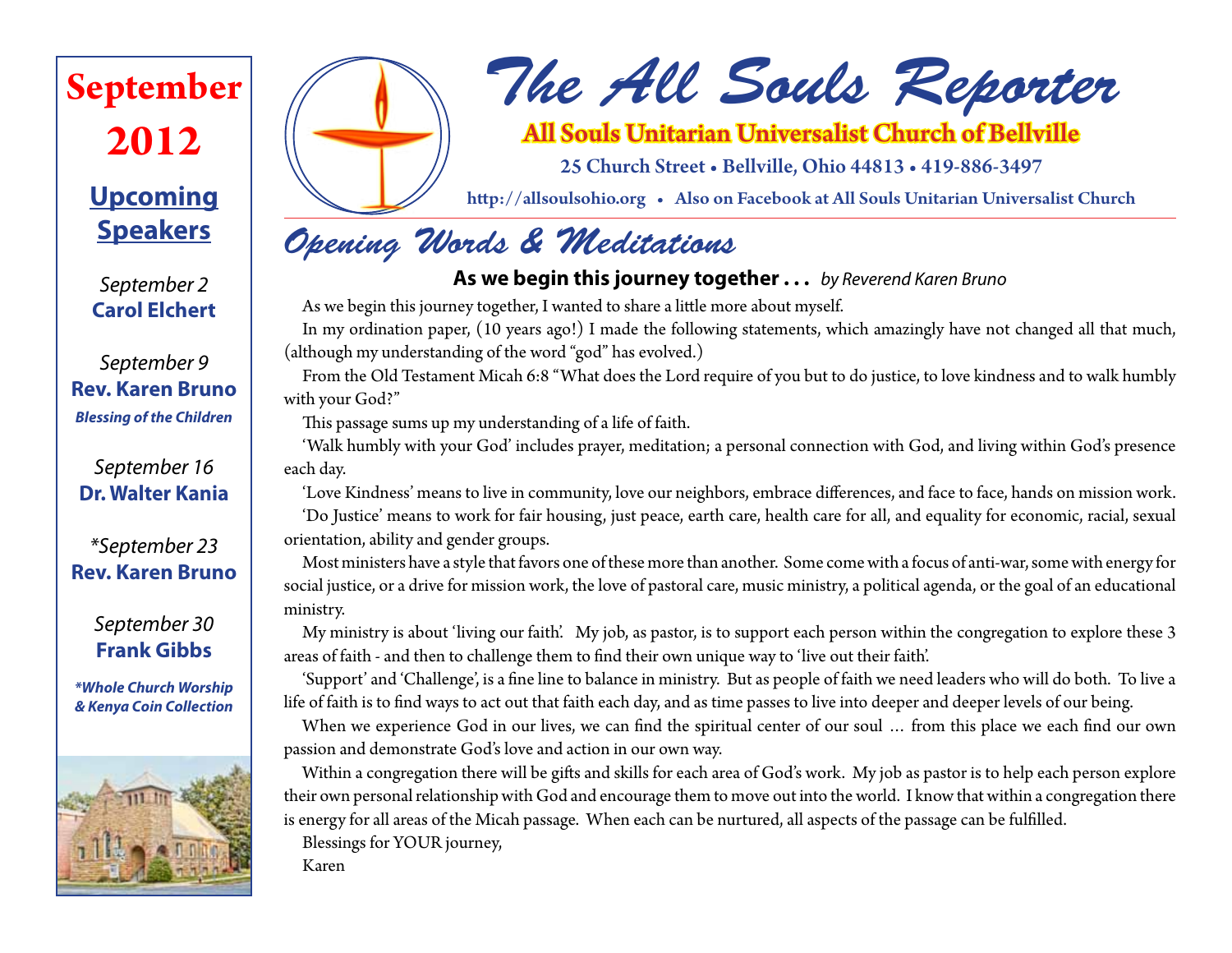### *September Calendar*

#### **EVERYONE IS INVITED TO ALL ACTIVITIES ALL ACTIVITIES ARE AT THE CHURCH UNLESS OTHERWISE NOTED**

#### **September**

#### **2 Today 10:30 a.m. Carole Elchert** *"White Lotus: An Introduction to Tibetan Culture"*

An ambience presentation, created with PBS and funded by The National Endowment for the Humanities and The Ohio Arts/Humanities Joint Council. Introduces traditional elements and aesthetic qualities of the Tibetan culture. Replacing an informative, documentary-style narrative with an environment of sound and imagery--White Lotus makes a sensory experience of this ancient land and its people possible for a public audience.

| Sunday   | 9 a.m.               | <b>Board Meeting</b>                                                                                                  |
|----------|----------------------|-----------------------------------------------------------------------------------------------------------------------|
| Saturday | $4:30 \,\mathrm{pm}$ | All Souls Family fUUn Night: Potluck with build your own taco/burrito and salsa making with fresh garden ingredients. |
| Thursday | $7:30 \,\mathrm{pm}$ | John Doyle in Concert (see Melanie or Fate, 419-522-5058)                                                             |
| Monday   | $1 \text{ pm} - ?$   | Annual UU Potluck at the Moore's; call 419-589-7707 for more info                                                     |
|          | $6:30 \text{ pm}$    | Brian Moore is playing at Old Bag of Nails                                                                            |
|          |                      |                                                                                                                       |

 **10:30 a.m. Rev. Karen Bruno** "Blessing of the children service"

*Karen is the part-time pastoral care minister for All Souls UU Church*

Karen Bruno has lived in many states: New Jersey, Massachusetts, Ohio, Mississippi, Iowa, and Colorado. She lived in Ohio for her High School and College years and then returned to Ohio in 2011 following her early retirement from Denver Human Services, where she worked for 21 years. Many other jobs in various programs bring her total to about 30 years in Social Service agencies of all types. Karen graduated from Drew Theological School in Madison NJ. She has also worked as pastor, hospice chaplain and religious educator. She was ordained in the United Church of Christ in 2002 and continues her spiritual journey and discernment of her next vocation. Currently she lives with her life partner, Chris, in Mansfield, and her adult son lives in Wadsworth Ohio.

*Highway Clean-up following the service and refreshments (back-up date is Sept. 23)*

10 Monday 6:30 pm Living Lotus Sangha (see Jackie Moore for more info)

#### **16 Sunday 10:30 a.m. Dr. Walter Kania**

"Psychology and The New Paradigm for Religion, Spirituality Without Sin and Salvation"

 Dr. Walter Kania is a licensed Clinical and Consulting Psychologist. He holds a Ph.D. from Michigan State University. He has maintained an active Clinical and Consulting practice. He also holds a Master of Divinity degree from Texas Christian University. He is ordained in the Congregational Church (United Church of Christ), and The Christian Church (Disciples of Christ). He has served on the faculties of Texas Christian University, Bethany College, The Ohio State University, and The Renaissance Academy of Florida Gulf Coast University. He is the author of four books, "Healthy Religion," "A Believable Bible," and "A Credible Christianity."His newest book "Psychology and The New Paradigm for Religion, Spirituality Without Sin and Salvation" is scheduled to be available in 2013. He conducts seminars and is a frequent speaker in the fields of Psychology and Religion in Christian and Unitarian Churches.

18 Tuesday 7:30 pm Sarah McQuaid in Concert (see Melanie or Fate, 419-522-5058)

| $23*$ | Sunday | 9 am                 | Adult Religious Education "A Chosen Faith"                                  |
|-------|--------|----------------------|-----------------------------------------------------------------------------|
|       |        | $10:30$ a.m.         | Rev. Karen Bruno (part-time pastoral care minister for All Souls UU Church) |
| 24    | Monday | $6:30 \,\mathrm{pm}$ | Living Lotus Sangha (see Jackie Moore for more info)                        |
|       |        |                      |                                                                             |
| 30    | Sunday | 9 am                 | Adult Religious Education "A Chosen Faith"                                  |
|       |        | $10:30$ a.m.         | <b>Frank Gibbs</b> "A Soil Scientist in Ecuador"                            |

*\*Whole Church Worship/Kenya Coins Collection*

#### *Birthdays for September*

1 Annalyssa Kilgore Dennis Mizer 6 Liz Hansen

**Venus Porter** 19 Nula Ann Hansen 27 Jane Price

28 LaDonna O'Neal 30 Mark Ellis

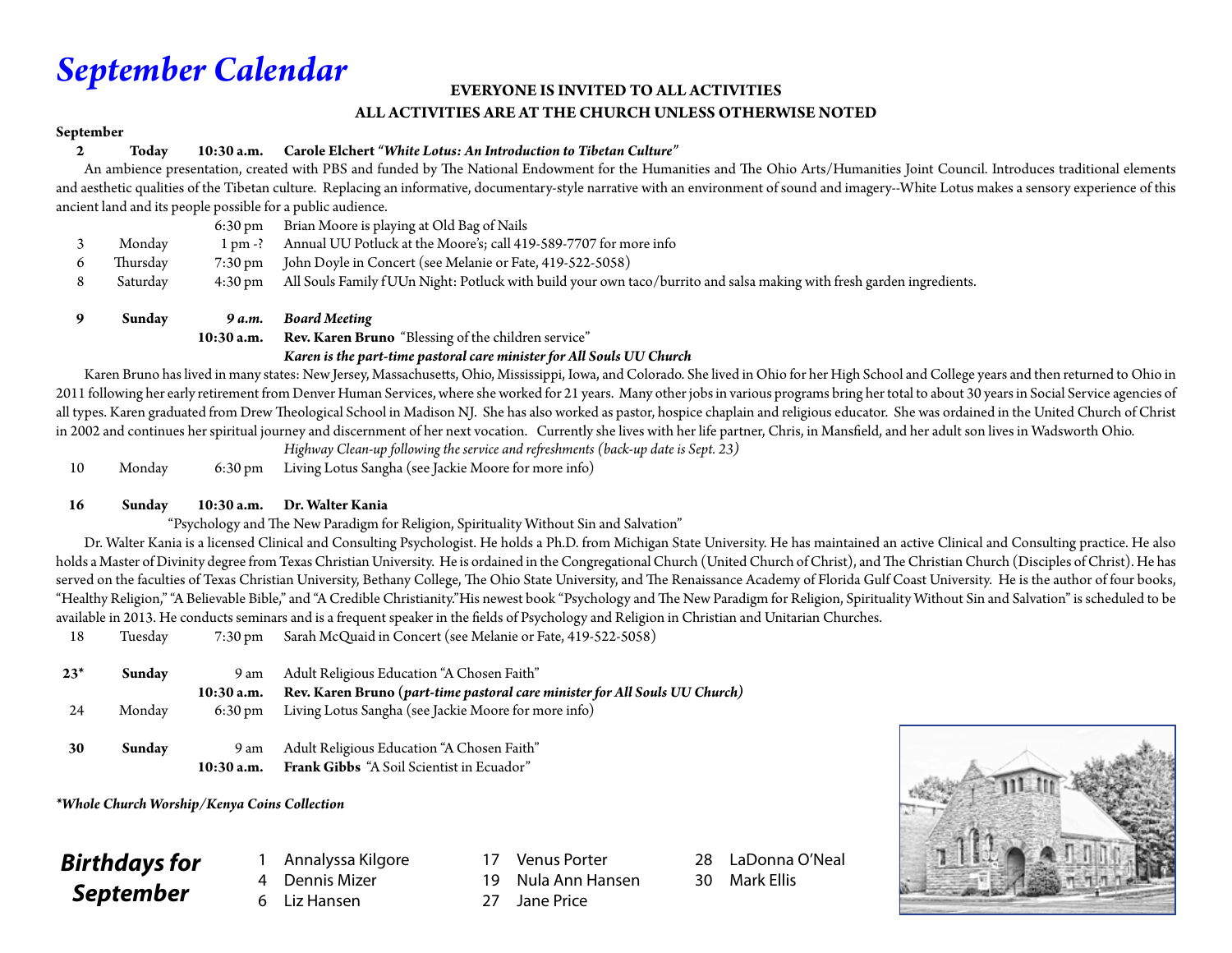#### **August 2012 Financial Report Introducing Rev. Karen Bruno**

#### **Revenue**

| Collection                      |              |
|---------------------------------|--------------|
| Offering                        | \$<br>528.00 |
| Pledges                         | 1,508.00     |
| Huruma Foundation (Kenya Coins) | 41.50        |
| <b>Book Sales</b>               | 30.00        |
| <b>Bird House Sales</b>         | 10.00        |
| <b>Total</b>                    | 2,117.50     |
| <b>Expenses</b>                 | 1,468.57     |
|                                 | 648.93       |

Average Attendance in August: 60

The cleaning of the outside of the church in late August was pre-approved by the Board and that expense will come out of savings and will not be reflected in expenses.

| August Pledge Report                                                             |            |                 |  |  |  |  |  |
|----------------------------------------------------------------------------------|------------|-----------------|--|--|--|--|--|
| Pledged                                                                          | Paid       | Difference      |  |  |  |  |  |
| \$1,620                                                                          | \$1,508    | $-$112 < 6.9\%$ |  |  |  |  |  |
| 2012-2013 Fiscal Year                                                            |            |                 |  |  |  |  |  |
| Pledged                                                                          | Paid       | Difference      |  |  |  |  |  |
| \$3,407                                                                          | \$3,276    | $-$131 < 3.8\%$ |  |  |  |  |  |
| 2012-2013 Pledges Received                                                       |            |                 |  |  |  |  |  |
| 15 Units                                                                         | 20 Members | \$15,720        |  |  |  |  |  |
| There is still time to turn in your pledge for the 2012-2013 fiscal year. Please |            |                 |  |  |  |  |  |

see Mike Garber for more information.

*Monthly and Fiscal Year financial reports are from Treasurer Chuck Rhodes. Please see Chuck is you have any questions. The Pledge report is done by Pledge Chair Mike Garber.*



I think Karen looks kind of surprised in this photo, but at the time she was talking about what a blessing animals are in our lives. This picture was taken just before we announced that the **congregation approved hiring Karen as our part-time pastoral care minister**.

If you have not yet talked to Karen, please take the time to introduce yourself. Karen can be reached at: revkarenbruno@gmail.com or by phone at: 330-701-0017.

#### **Thank you note from Ruth Moody**

My thanks go to all my wonderful friends at All Souls. The birthday party was very happy experience and I felt the warmth and acceptance from all who were there. Thank goodness for friends. Hopefully you will get to have the same experience when you become 90 years old!!

I have an abundance of cards and will keep them out where I can look at them. The art work and sentiments expressed will keep me warm.

With love, Ruth

#### **Living Lotus Zen Sangha**

We meet the **2nd & 4th Mondays, 6:30 pm-8:30 pm** at the church, everyone is welcome to join us.

Beginning with our next sit and dharma talk in September, Sensei Dean Williams will be focusing the Dharma talks over the coming months on the new "Living by Vow: A Practical Introduction to Eight Essential Zen Chants and Texts," text by Shohaku Okumura.

For more information please visit our website at:

www.livinglotuszensangha.com

or find us on facebook under Living Lotus Zen Sangha.

Thank you, Jackie Moore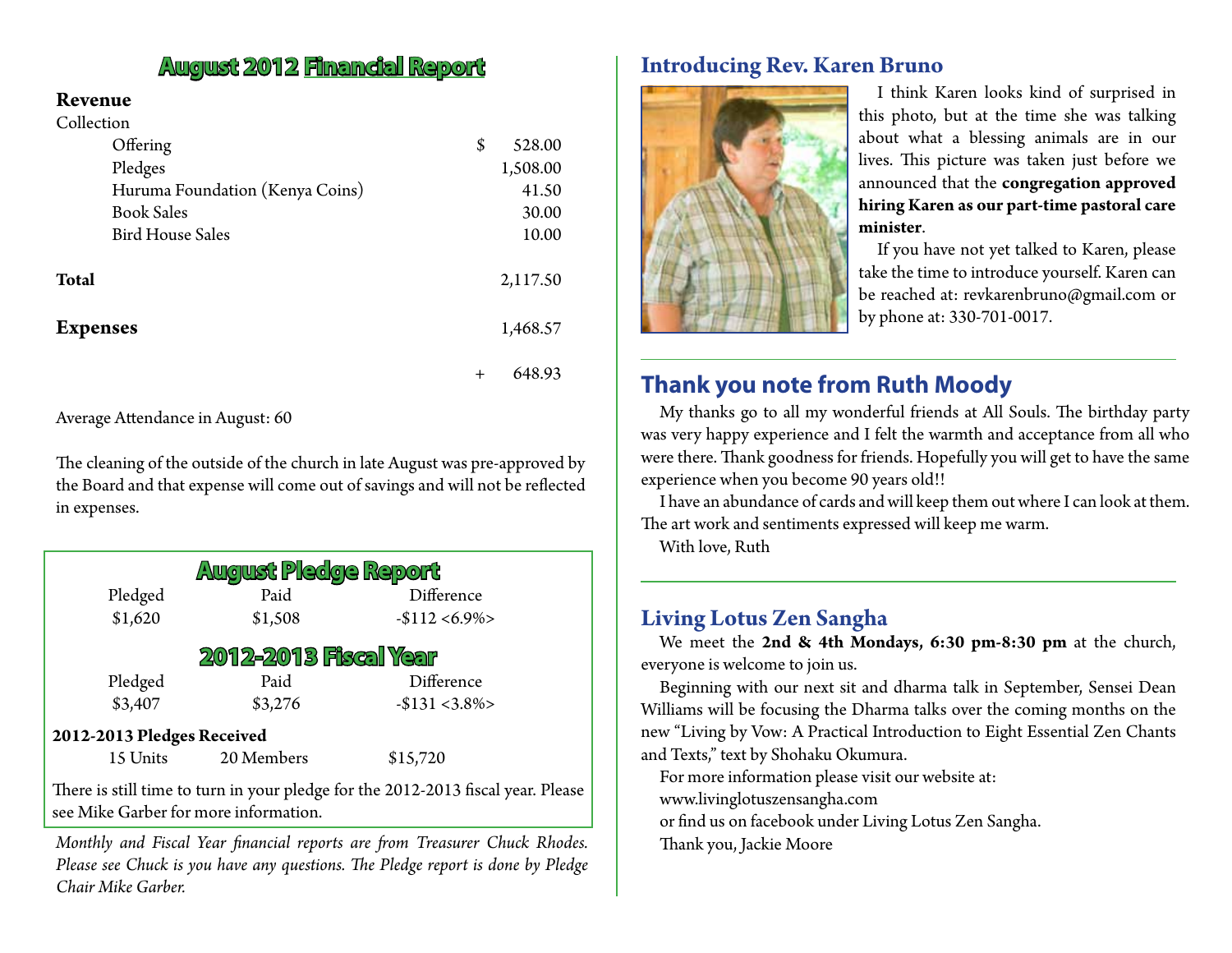#### **Blessing on the Animals Service at Palm Park, August 26**



Cheryl Church did a wonderful job putting together the service. Here, she reads a story for the gathered children.



Seems like Boomer is always smiling. ( Jackie & Brian's dog).



All creatures great and small. Two guinea pigs brought to the event by Melanie Seaman and Fate Christian.



"Hey there. I'm just hanging out with my friend Annalyssa Kilgore."



Cheryl Church brough a pony for all the children to take rides. This is Avery who took the first ride.

#### **GOOD PLACE TO MENTION ANOTHER FUN EVENT!**

*ALL SOULS are invited to join us Saturday, September 8th for "Family Fun Night". This month we are going to be making fresh salsa with ingredients from our gardens! Dinner will be a potluck style "build your own" taco, burrito or nacho salad. Please plan to bring produce from your garden for salsa making (for those gardeners) and a favorite ingredient or 2 for tacos/burritos/taco salad.* 

*We'll meet at church around 4:30ish!*

*Just a reminder that ALL souls are welcome. This event is for our "All Souls" family, not just folks with kids! We just start early to make it easier for those with early bedtimes to get home on time. Hope to see you there!*



Kimber gives the photographer the raspberries as Karen Gotter gives her a rub. ( Joan & Reed's dog).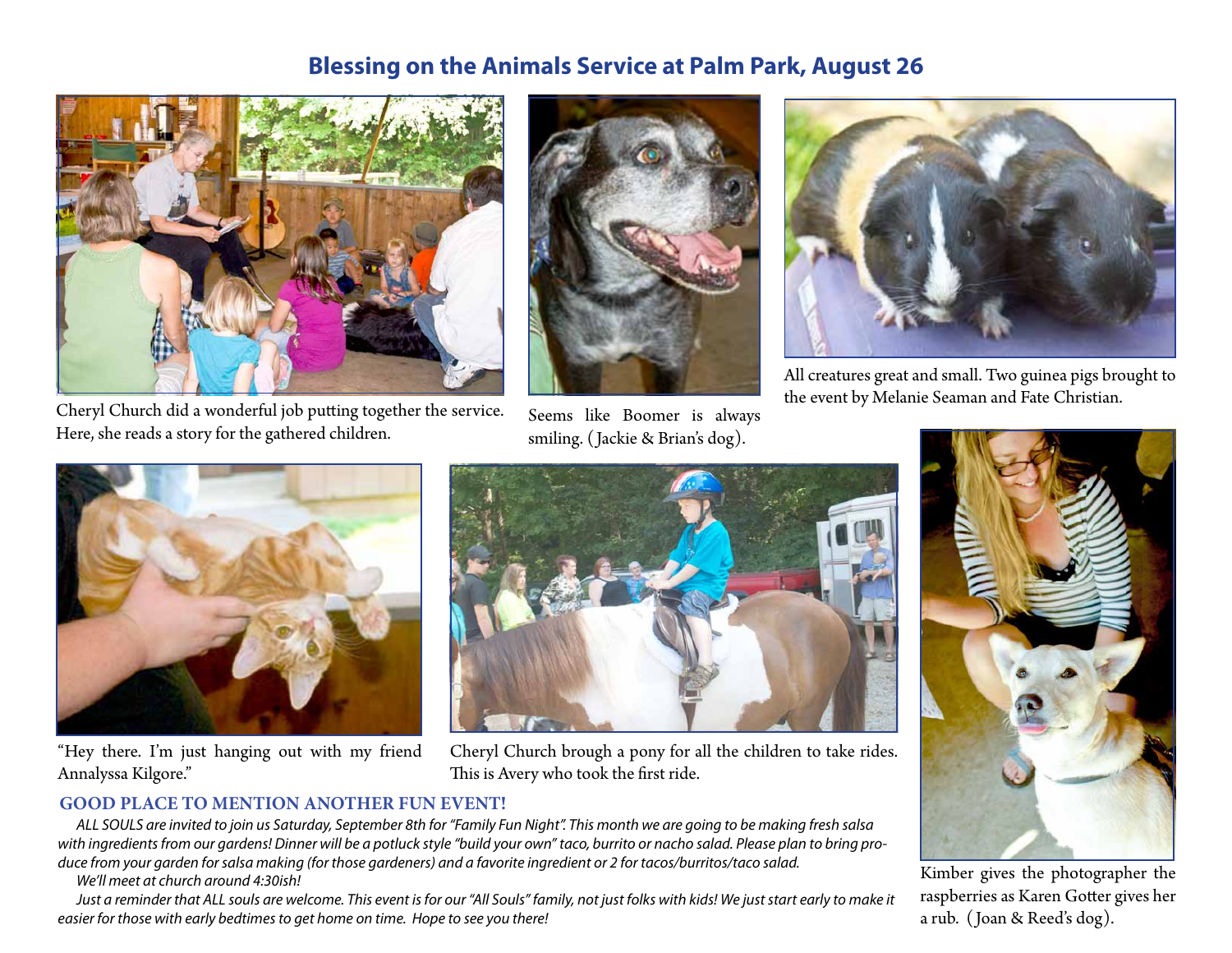#### **HIGHLANDS OF OHIO SEPTEMBER CONCERTS**



#### **JOHN DOYLE**

Celtic and Folk Music from Ireland and U.S. **Thursday, September 6th, 7:30 pm** Unitarian Universalist Church, Bellville, Ohio Tickets: \$15



**SARAH McQUAID** Celtic and Folk Music from Ireland, Canada, England **Tuesday, September 18th, 7:30 pm** Unitarian Universalist Church, Bellville, Ohio Tickets: \$15 (First time for Sarah to be with us)

You can call 419-522-5058 and leave message or email us at highlands@neo.rr.com to reserve tickets. Tickets will also be sold at the door.

### **Idea for the Bellville Fair . . .**

It's almost time for the Bellville Fair and Homecoming (September 12- 15), more colloquially known and beloved as The Bellville World's Fair!

People in this church are foodies, and many of us grow our own. The Fair has an entry in the vegetable display division called "Club Display." Let's do it! Reply below if you think you'd be interested. We need fruits, flowers, and most of all creativity, because you get points for how well arranged everything is.

The rules are that you have a 6-foot table (Richmonds have that), and include fresh produce and may include flowers. I think we can nab some of Joan's mom's dahlias, but whatever we can collect is nice. Minimum of 10 varieties of fruits and vegetables. We'd also need plates or baskets for the design.

Points are awareded by Attractiveness (25%), General Arrangement (20) Vegetables (25) Fruit (25) Miscellaneous (5) First prize is \$40, 2nd is 30, 3rd is 20 and All Others are \$10.

Call Joan Richmond at 419-886-4365 if you are interested.



*Brian and Jackie performing at the Church as a fundraiser during the Bellville Cruise-in!*

### **UU Get-Together Not to be Missed!**

**Annual U.U. Labor Day Potluck Shindig** Monday Sept. 3rd, at 1pm-? Please bring a covered dish & drinks to share at Jackie & Brian Moore's House 3072 State Route 430 Mansfield, OH 44903 For more info. call #(419)589-7707

#### **Highway CleanUp Project**

Just want to share that our next scheduled date for the Highway CleanUp Project will be the 9th of Sept. (backup date will be the 23rd of Sept) after our Service & a brief respite for drinks & snacks. We will be attending to our stretch of Highway located just South of Bellville Village on ST. RT. 13. Please dress appropriately for the outside task and weather- so don't forget your H2O, hat & sunscreen; along with gloves, litter grabbers & large trash bags if you have them. Arrangements for those 13 and under to stay at the church have been made while we're cleaning & beautifying our environment. And, of course, there will be pizza afterwards. Join us if you can!

Che Sahara

#### **REQUEST FOR SEPT. 9 SERVICE**

The Blessing the Children service is Sept. 9. Please let Joan and/or Karen know if you would like to have your children included. We'd like names and ages. Thanks.

#### **By-law change approved by Congregational Vote**

#### **Change to Article VI Board of Management**

1. Membership. The Board of Management (or "Board") shall consist of four officers and four trustees and two committee members. Only church members may serve on the Board. No two members of the same household may serve on the Board at the same time.

#### **Change last sentence to read:**

No two members of the same household may serve on the Board at the same time as President, Vice President, Secretary or Treasurer.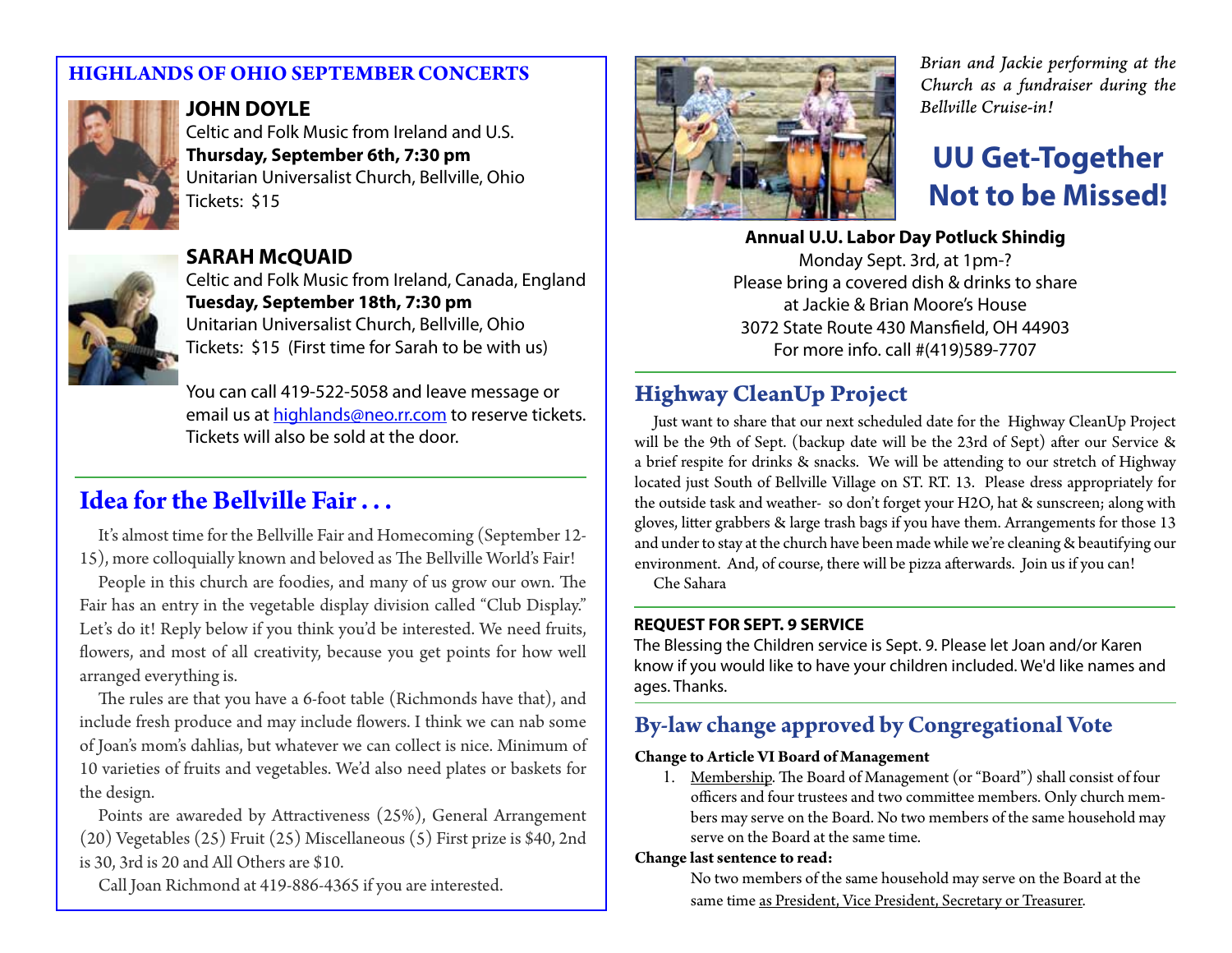#### **Religious Education Update** *(there's a lot to read here but please take the time to read and then put these items on your calendar!)*

The religious education program here at All Souls is undergoing a major overhaul. To fill you all in on the details, here's what we have in store for the fall: Religious education **for both adults and children** will now occur before Sunday Services, **starting at 9 am**. All Religious Education (RE) will meet every week EXCEPT the 2nd Sunday which is the board meeting (all are welcome to attend that as well).

The **children** will be using a curriculum called "Toolbox of Faith" which is part of the "Tapestry of Faith Curricula" offered by the Unitarian Universalist Association (UUA). Toolbox of Faith invites participants to reflect on the qualities of our Unitarian Universalist faith, such as integrity, courage, and love, as tools they can use in living their lives and building their own faith. Each of the 16 sessions uses a tool as a metaphor for an important quality of our faith such as reflection (symbolized by a mirror), flexibility (duct tape), and justice (a flashlight). Children in grades 1st - 6th are welcome to join the class and exceptions can be made by talking to Jackie or Jenny in regards to children younger/older.

One Sunday a month our children will focus on a Social Action project. Volunteers are ALWAYS needed to help with the kids program, just talk to one of the teachers. This is a great way for our kids to get to know their "UU" grandparents, aunts, uncles, etc. "It takes a village to raise a child," so we invite all of you to get involved and to be a positive influence in the lives of our children. Don't be surprised if Liz, Jenny or Jackie approach you about working on a project with our youngsters! To learn more about "Toolbox of Faith", please explore the program which can be found at "http://www.uua.org/re/tapestry/children/toolbox/ index.shtml"

The **adults** will start out the religious education year with "*A Chosen Faith: An Introduction to Unitarian Universalism*" by John Buehrens & Forrest Church. This 7 session thought-provoking course is appropriate for both newcomers and lifelong learners. Adults will need to purchase the book online or from All Souls (on the bookshelf near the bottom of the stairs) and read the foreword, intro & preface before our first meeting on Sept. 23rd. For more information regarding this course, please visit: "http://www.beacon.org/client/uu\_guides/1617dg.cfm". "A Chosen Faith" will meet on Sept. 23, 30, Oct 7, 21, 28, Nov. 4, 18. (reminder: we skip the 2nd Sundays for Board Meetings) After Thanksgiving, we will immediately start the next round of adult RE with a program which will be determined this fall.

If you are interested in attending the adult RE but will need childcare for your young child (not old enough for the children's program) please talk with Liz Hansen. Based on the need, we can either ask the parents to take turns babysitting or ask Analyssa if she is available.

#### **MORE Religious Education Opportunities coming this fall!**

On Saturday, **October 20th**, Sister Paulette Schroeder and Jonie Setzler will be facilitating a day long retreat entitled "*A Heart of Nonviolence: Making Room for Peace at Home and in the World*." You may remember Sister Paulette presenting our Sunday Sermon about her peace work in Palestine. The retreat will start at 9:00 am (registration begins at 8:30) and end at 4:00 pm. The fee is \$15 for materials only OR \$20 for materials plus lunch (vegetarian options included). If this amount is out of your reach, please talk with Liz Hansen to work something out, we don't want the fee to stop anyone from attending. If you would like more information, please see the events section of our Facebook Page, the brochure at church or talk with Liz Hansen. Please register early as the number of participants is limited.

On Thursday, **October 4 from 7 - 9pm**, Dr. Walter Kania will be presenting "*The Near Death Experience, Phase II, The Experience of The Light*." Walter will begin the evening with comments and an Introduction, followed by viewing of a DVD . After the DVD there will be time for questions and discussion. Dr. Kania is generously presenting this educational opportunity to our congregation and the community at no cost. Dr. Kania will be presenting another evening class in November, stay tuned for more details!

*Editor's Note: Wow. There's something here for everyone. Thank you Liz and our Children's Religious Education teachers.*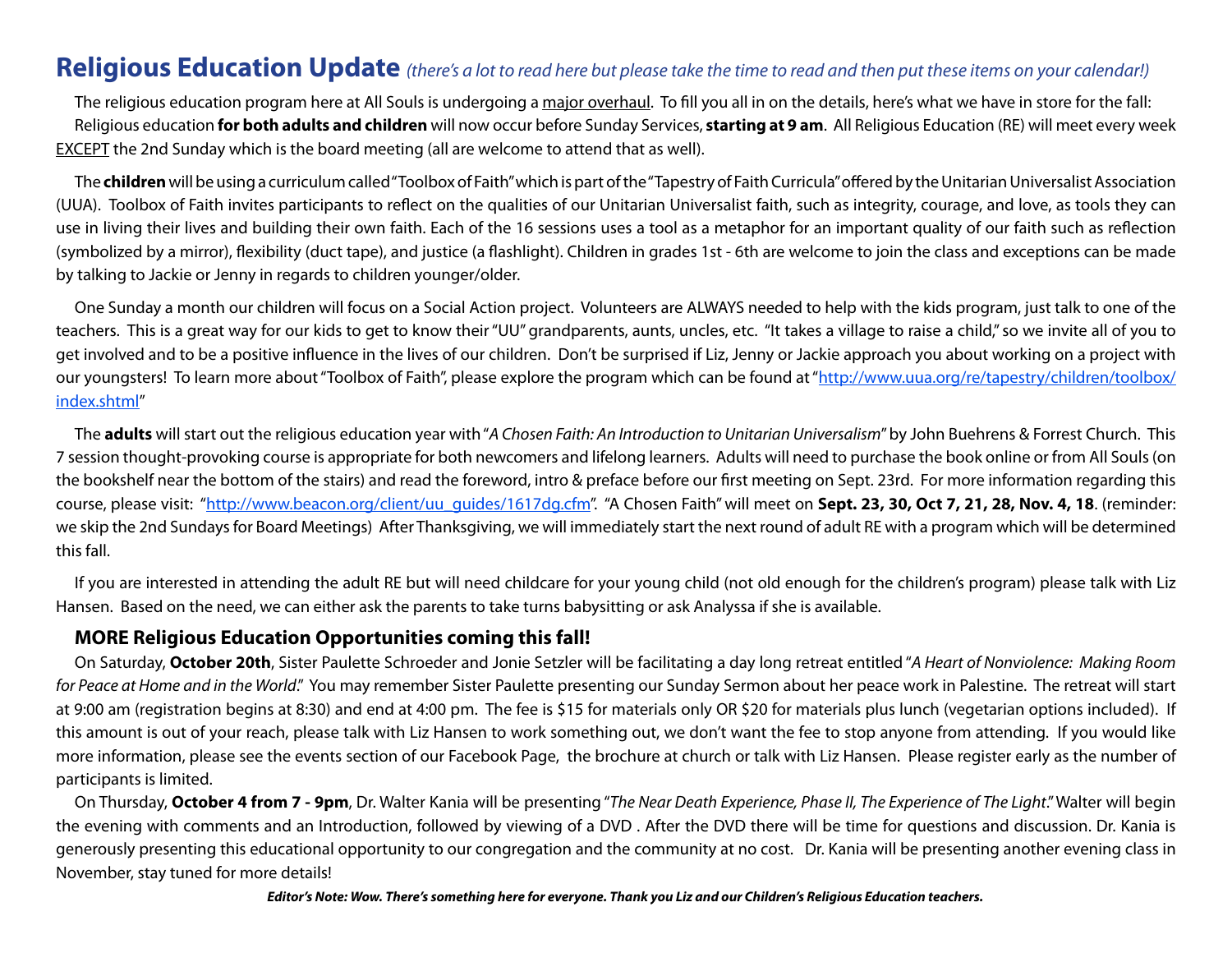#### **More Pictures**



Who's the chef? That would be LD Ball cooking hot dogs and serving Joan Richmond at the church fundraiser during the Bellville Cruise-in.



At the August Family f UUn Night, Sahvanna Macpherson, Cissy Bartsch, and Cole Bartch show off the haul they made while fishing at Bill's pond.



On August 25, work started on cleaning the sealing the church and WOW does the front look great. Compare that to pictures taken just last year from about the same angle (below).



#### **REMEMBERING BILL**

With deep regret we note the passing of Bill Millikin, moderator of All Souls Church for many years. Bill passed on August 28 and memorial services were held September 1.

Many members of our church joined while Bill was its president.

Sympathy cards can be sent to Bill's wife, Lou Green, at the following address:

1005 Maumee Ave. Mansfield, OH 44906